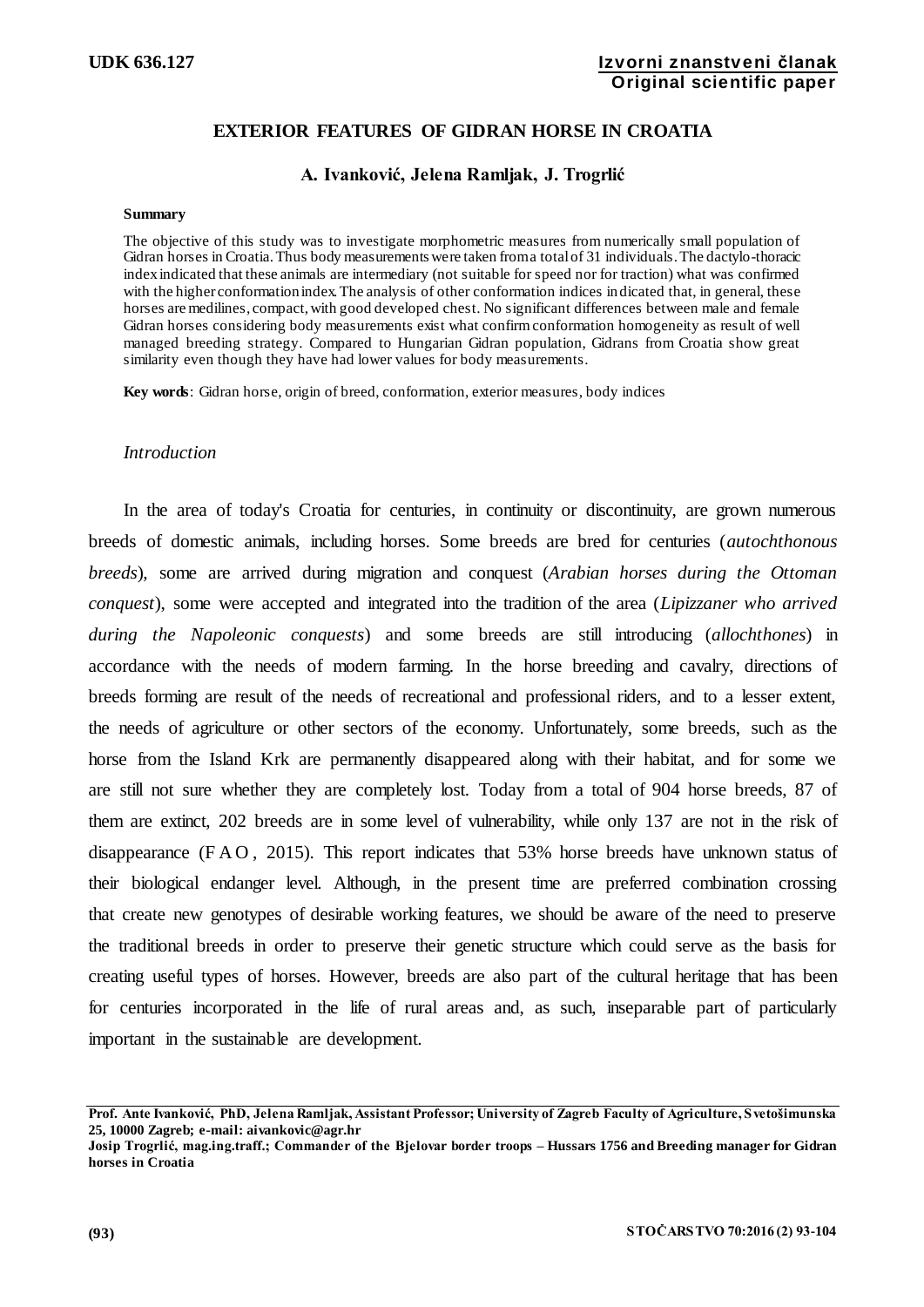For centuries horse breeds have been carefully selected, raised and bred in accordance with the human needs, and to a large extent conditioned by political, economic and agroecological environment in which they were developed. In geopolitically volatile periods such as the former border area between the Habsburg monarchy and the Ottoman Empire attention was given to breed horses with good working and riding predispositions on which safety and survival of the local population depended. The economic state of the area also influenced on horse shaping. For example in the coastal and islands area in Croatia for centuries have been bred small and modest, so called, karst horses, while in the northern part of Croatia due to rapid development of trade during the second half of the XIX century encouraged the formation of heavier Murinsulaner horse which was recognized and respected in the former Austro-Hungarian monarchy.

In Croatia there are three autochthonous breeds Croatian Posavina horse, Croatian coldblood and Murinsulaner horse while Lipizzaner as traditional breeds are included in the conservation program. However, today's Croatian territory through its geopolitical history was heritage to breeds like Gidran, Nonius and others used primarily in the cavalry, but due to geopolitical turmoil were marginalized. For example, in Croatia and wider area, at that time well known uniformed cavalry Hussar troops were very effective in countering with the occasional marauding invasions of Ottoman troops. Hussar cavalry troops from the border areas of Krajina (Croatian, Banska, Slavonian and Slavonian-Syrmian Krajina) rode the horses which were proclaimed firstly from the Habsburg monarchy, then the Austrian Empire and then the Austro-Hungarian monarchy until its collapse.

Jónás et al. (2006) in the monography have precisely documented formation of Gidran breed from the very beginnings (Figure 1). History of Gidran is related to the stud farms in today's Hungary, which back then, have a mission to take care of horses of the Austro-Hungarian monarchy. During the second half of the nineteenth and early twentieth centuries Gidran breed was spread and used in the area of today's Croatia also. Founder of Gidran breed was the *Gidran Senior* Arab stallion foaled in 1809 in the desert inhabited by tribes *Hagdi Hamdania* which were bought by a horse expert baron Fechtig in 1816 and brought in Trieste. The stallion *Gidran Senior* in 1818 is moved to a military stud Bábolna in Hungary and serves as sire where he, along with numerous offspring, gave six quality male offsprings of which the most important was *Gidran II* (*Gidran Senior × Spanish mare Arogante*). *Gidran II* as sire was taken to military stud farm Mezőhegyes (Hungary) where he was mate with different types of mares (*Holstein, Mecklenburg, Hungarian, Romanian, Moldovan and Arabian mares*).

The key year for consolidation of Gidran breed is 1855 when the director of the stud Lt. Lobkowitz switched over to grouping stud farms based on genealogy and the yellow stud farm called number IV mainly with gidran origin and typical chestnut coat colour towards the full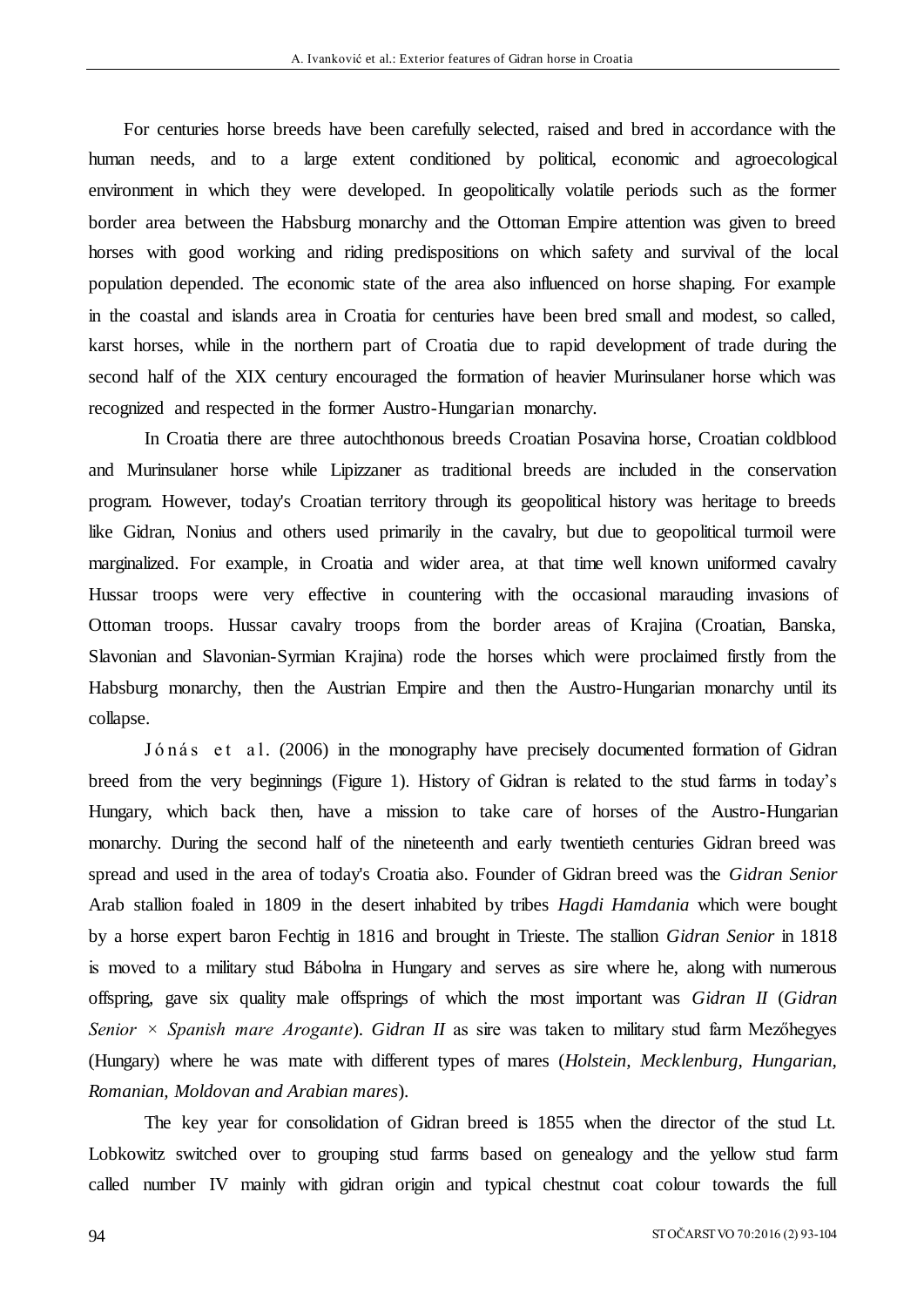consolidation of the breed (Jónás et al., 2006). The Ministry of Defence of the Austro-Hungarian monarchy officially recognized in 1885 Gidran breed as a separate genetic entity. The original Gidran breed is traced back to 16 family founders, though more families had died out since and only six exists nowadays, and three founder lines. Line ''A'' was founded by Gidran XXXI who were used for breeding purpose from 1867-1875, line ''B'' by Gidran XXXIII used for breeding purpose from 1872-1884, and line ''C'' by Gidran XXI used for breeding purpose from 1869-1879. During and after the World War I a breeding of Gidrans is disturbed because one part of population is killed, and also, large number of horses (186) was relocated to Romania. The World War II caused additional damage in already declining number of Gidran horses because large numbers of mares were dislocated (94 in Bayerland, 4 in Czech Republic) and in 1948 only 28 mares found their ways back Mezőhegyes (Jónás et al., 2006). This declining continued and in 1975 the breed was consisted of only 3 stallions and 17 mares. But end of XX and beginning of XXI century brings a certain reversal in breeding of Gidran horses, the population number starts to increase, primarily encouraged by participating in equestrian sports and recreation and the needs to preserve the specific combination of genes.

Figure 1 – Stallion (12 years old) and mare (6 years old) of Gidran breed in Croatia (photo taken in June 2016)



Breeding of Gidran horses was always present in Croatia especially in the northern areas where they were used as warhorses by hussar military cavalry troops established in Bjelovar as far back as 1756. In 1880's due to its excellent abilities and great possibility of utilisation in almost every stallion stables in northern part of Croatia there was Gidran horses among Thoroughbreds, Lipizzan, Nonius horses and others (N N , 1885). Therefore, through history there are strong indications that Gidran breed on Croatian territory has the character of a traditional breed. Reintroduction of this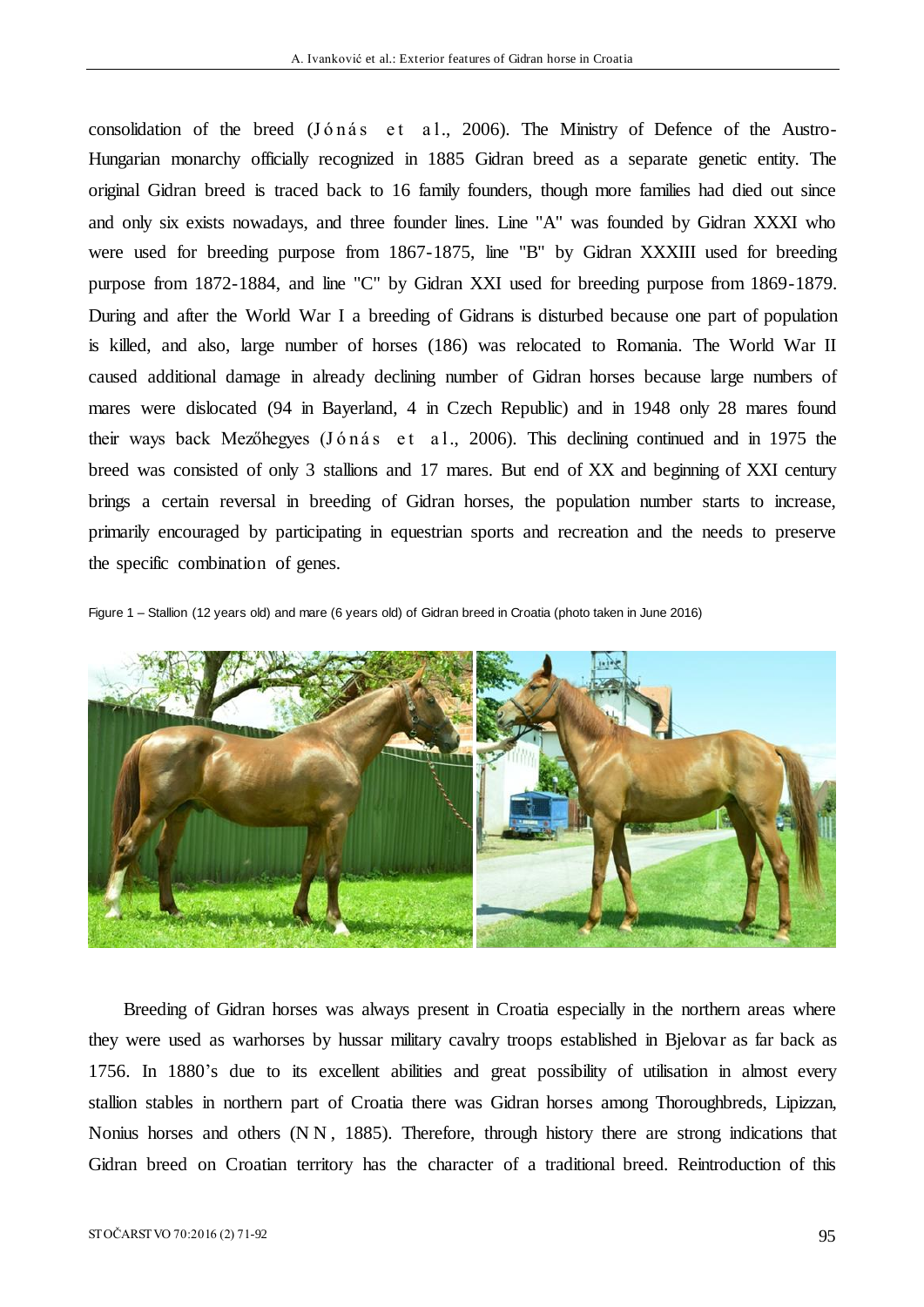breed mainly at the Bjelovarsko-Bilogorska County starts at the end of nineteen and at the beginning of twentieth century. Today's population of Gidran in Croatia is very modest, the highest number of animals is in Hungary ( $\approx$  320 animals), Romania ( $\approx$  50 heads) and Bulgaria ( $\approx$  30 heads). Under the national EAAP and FAO classifications we conclude that Gidran breed are in the category of highly endangered (FAO, 2015). In Croatia, Gidran population counts for 66 animals with all age and sex categories of which are 13 stallions (Figure 1) and 37 mares (CAA, 2016). The majority of population ( $\approx$  70%) is located in Bjelovar-Bilogora County where this breed closely related to the historical heritage of hussar troops, so called *The historical Bjelovar border troops – Hussars 1756* (Figure 2). Croatian association of breeders of Gidran horses (HUGK) and Croatian Agricultural Agency take care about conducting the breeding program for Gidran horse adopted in 2011 and meeting those commitments.

Figure 2 – The historical Bjelovar border troops – Hussars 1756 in Bjelovar at cultural manifestation Terezijana in May 2016



For insight into the current state of Gidran population in Croatia and their protection, the aim of this study was to evaluate the phenotypic characteristics of Gidran breed in Croatia, which is one of the criteria for selection indicated by breeding program. In addition, their comparison with the Hungarian populations of Gidran and Nonius which took part in Gidrans history by crossing we will get insight about their relationship.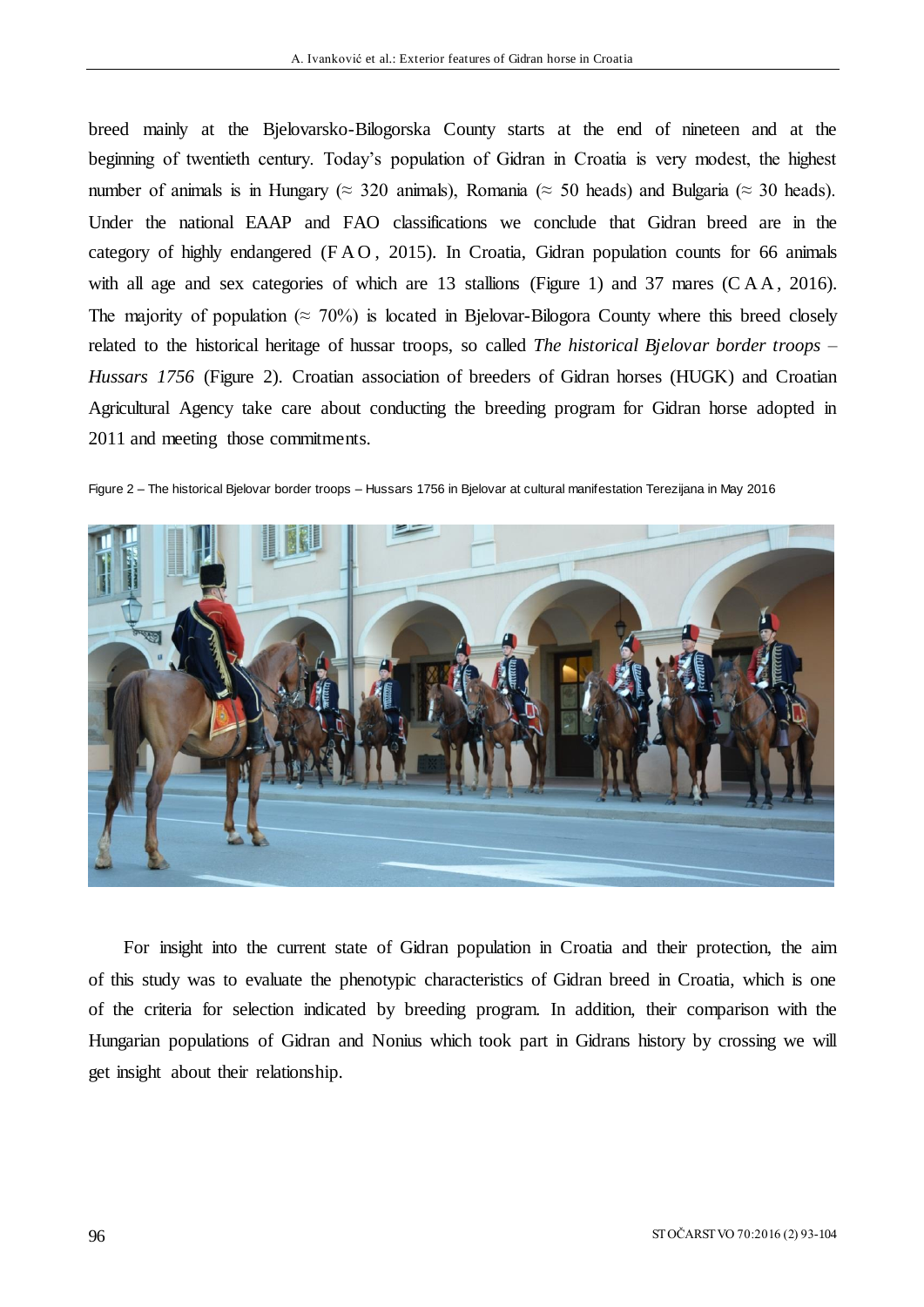# *Material and methods*

The survey was conducted in the area of Bjelovar-Bilogorska County during summer 2016 year. A total of 31 breeding animals (nine stallions and 22 mares) older than three year were measured by a single person on the left side of the body. Measurements were taken during daily light, in open space, and horses were stood on firm ground in natural position in the presence of the owner according to Komosa and Purzye (2009). Lydtin stick was used to measure: height at withers (WH*<sup>S</sup>* ), height of back (BH), height of rump (RH), diagonal length of the body (BL), depth of chest (CD), width of chest (CW) and length of rump (RL). My measuring tape following measures was taken: high at withers  $(WH<sup>T</sup>)$ , chest circumference  $(CC)$  and cannon bone circumference  $(Cb)$ . From body measurements biometric indices were calculated to evaluate the proportions of the individuals and to define its type as presented in Table 1.

Table 1 – Calculation model of body indices (Cabral et al., 2004; Druml et al., 2008; McManus et al., 2008)

| Quadratic index | $(WHS/BL) \times 100$ Conformation | index                     | $(CC2/WHS) \times 100$                     |
|-----------------|------------------------------------|---------------------------|--------------------------------------------|
| Body index      | $(BL/CC) \times 100$               | Caliber index             | $(CC/WHS) \times (CbC/WHS) \times$<br>1000 |
| Overbulit index | (RH/WH <sup>S</sup> )<br>100       | $\times$ Dactylo-thoracic | $(CbC/CC) \times 100$                      |
| Format index    | $(BL/WHS)$ x 100 Tare index 1      |                           | $((CC/100)^2 \times 56) / CH \times 100$   |
| Depth chest     | $(CD/WHS)$ x Tare index 2          |                           | $((CC/100)^2 \times 95) / CH \times 100$   |
| index           | 100                                |                           |                                            |
| Width chest     | $(CW/CD)$ x 100                    | Live weight index         | $(CC^3 \times 80)$                         |
| index           |                                    |                           |                                            |

Statistical analysis was carried out using the SAS software package (SAS, 2008). Twodimensional representation of the three body measures are prepared wit R package (R Core Team, 2013). These three measures were chosen because they are the most commonly used and used in estimation of morphology by different horse breeding organizations in Croatia.

## *Results and discussion*

The mean values of the various body measurements for mares and stallions are presented in Table 2. As expected, the wither high of stallions was greater than those in mares and the difference was 2.8 cm (measured with the stick) and 1.7 cm (measured by tape). Our results are within the range of 160 to 173 cm for high at withers as stated  $B \, o \, k \, o \, r$  (2011). Compared to Hungarian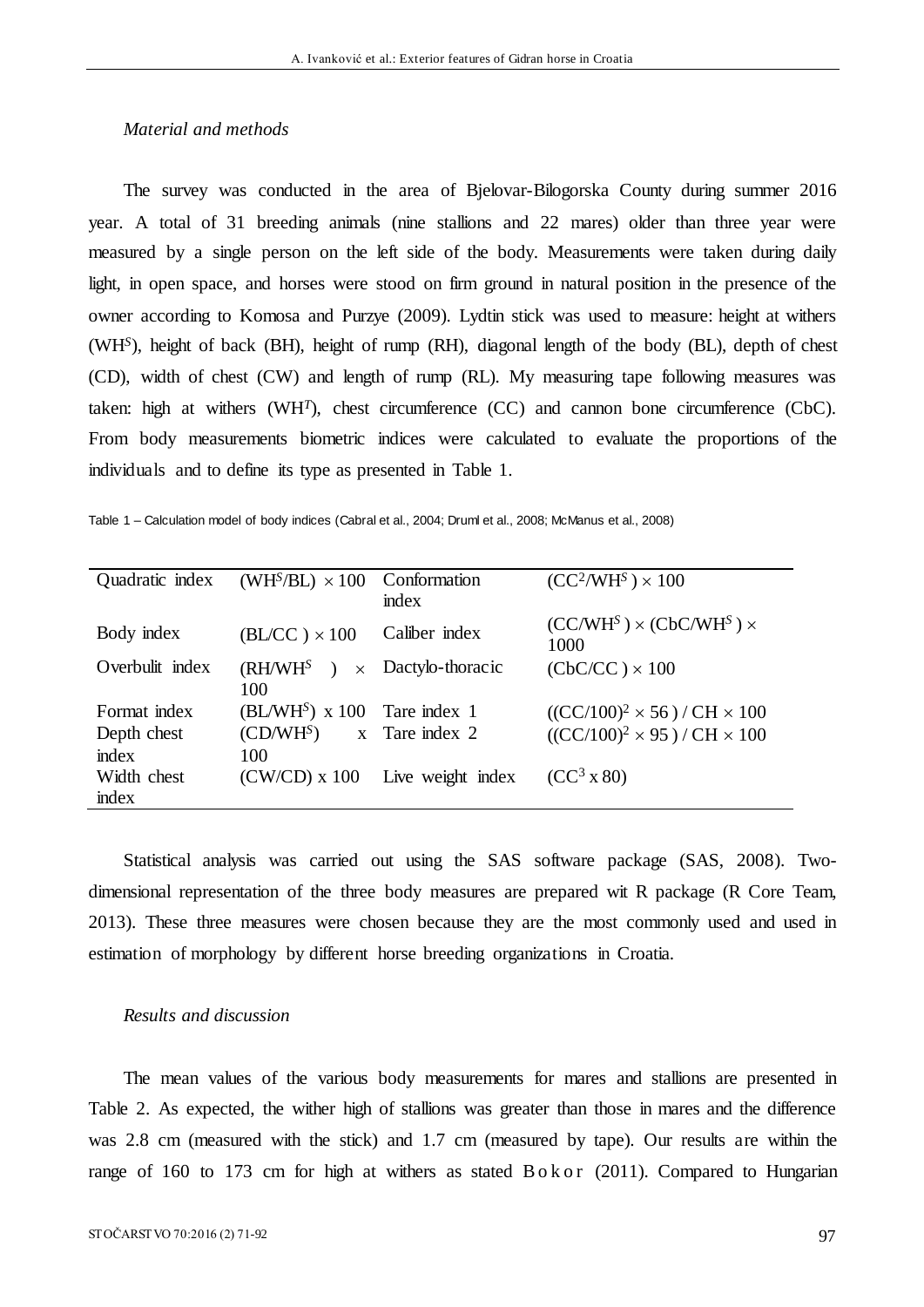Gidran mares (162.5) and Nonius mares (164.7) Croatian Gidran mares have smaller withers high (161.9) but higher than Thoroughbred (160.9; Bene et al. (2014). The stallions are higher in the back  $(+1.4)$  and rump  $(+1.1)$ , but in as many as three traits the mares have greater variables: circumference and width of the chest, and length of the rump (Table 2). Stallions and mares of Gidran in Croatia have similar measures for two morphological traits, i.e. length of the body and chest depth with differences between them less than 0.1 and 0.8 cm (Table 2).

Table 2 – Body measurements of 31 individuals of Gidran horse in Croatia

| Body measurements         |           | $\bar{X}$<br>s.d.    | Se    | Min   | Max   | Variance |
|---------------------------|-----------|----------------------|-------|-------|-------|----------|
| Height of withers (stick) |           | $164.1 \pm 3.855$    | 1.285 | 158.0 | 168.0 | 10.78    |
| Height of withers (tape)  |           | $172.6 \pm 3.678$    | 1.301 | 167.0 | 176.0 | 12.91    |
| Height of back            |           | $152.4 \pm 2.279$    | 0.759 | 149.0 | 156.0 | 5.64     |
| Height of rump            |           | $159.2 \pm 3.821$    | 1.291 | 151.5 | 165.5 | 16.22    |
| Length of body            | stallions | $166.2 \pm 6.819$    | 2.277 | 155.0 | 175.0 | 51.01    |
| Chest circumference       |           | $189.1 \pm 7.964$    | 2.565 | 175.0 | 198.0 | 71.86    |
| Cannon bone circumference | $\sigma$  | $21.5 \pm 0.499$     | 0.167 | 20.5  | 22.0  | 0.55     |
| Depth of chest            |           | $74.8 \pm 3.528$     | 1.176 | 69.0  | 82.0  | 9.84     |
| Width of chest            |           | $40.4 \pm 2.934$     | 0.978 | 36.0  | 44.0  | 8.23     |
| Length of rump            |           | $48.8 \pm 3.640$     | 1.136 | 45.0  | 55.5  | 12.16    |
| Height of withers (stick) |           | $161.9 \pm 3.889$    | 0.829 | 155.0 | 169.5 | 14.46    |
| Height of withers (tape)  |           | 170.9<br>$\pm 4.573$ | 1.049 | 162.5 | 181.0 | 18.72    |
| Height of back            |           | $151.0 \pm 4.345$    | 0.926 | 142.0 | 159.0 | 17.23    |
| Height of rump            |           | $158.1 \pm 4.391$    | 0.936 | 151.0 | 165.0 | 19.25    |
| Length of body            |           | $166.1 \pm 5.241$    | 1.117 | 153.0 | 179.0 | 21.32    |
| Chest circumference       | 22 mares  | 190.3<br>± 7.855     | 1.674 | 171.0 | 202.0 | 48.16    |
| Cannon bone circumference |           | $20.5 \pm 0.919$     | 0.196 | 18.5  | 22.0  | 0.75     |
| Ddepth of chest           |           | ± 2.769<br>74.0      | 0.590 | 67.5  | 78.0  | 7.12     |
| Width of chest            |           | ± 2.244<br>42.1      | 0.527 | 36.0  | 48.5  | 6.32     |
| Length of rump            |           | $51.8 \pm 3.910$     | 0.833 | 46.0  | 60.5  | 14.54    |

n – number of individuals;  $\bar{X}$  – average value; s.d. – standard deviation; s<sub>e</sub> – standard error; Min – minimum; Max – maximum

All investigated differences of morphological traits between mares and stallions in this study were not statistically significant  $(P<0.5)$ . For example, representing the three most important body measures (withers high, circumference of the chest and cannon bone) in the Graph 1, there was no indication of separation between stallions and mares taking into account these measurements. This suggests that the homogeneity and uniformity in population of Croatian Gidran reflects good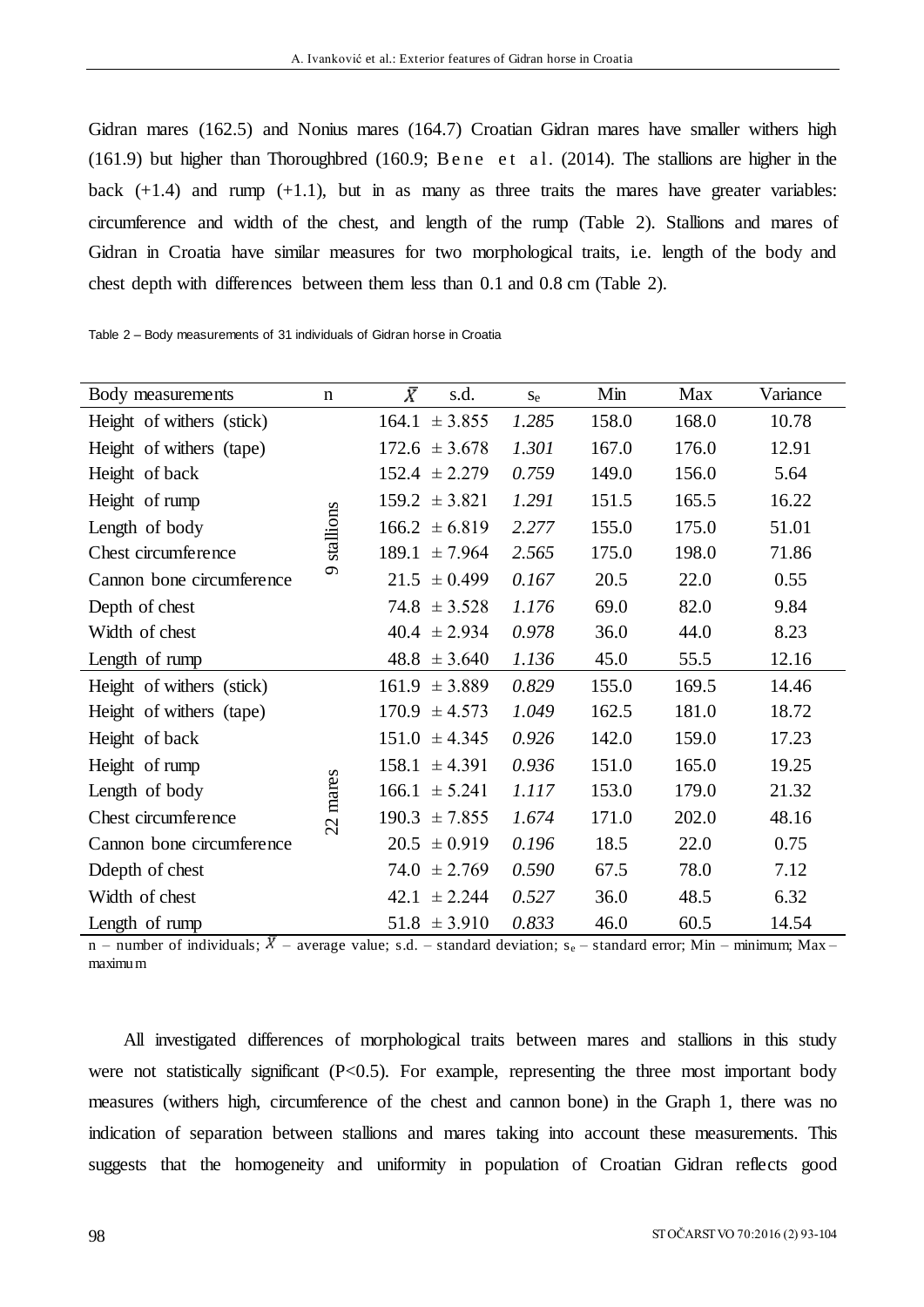conducting of breeding program and well managed current methods of selection within the population.

Graph 1 – Tw o-dimensional representation of three body measures of stallions (crosses) and mares (circles) in Croatian Gidran breed. Three body measures are w hither high measured by stick, circumference of the chest and cannon bone and its values are represented in cm.



Comparing the body measurements of Gidran mares (Bene et al., 2014) in Croatia with those from Hungarian, in general can be concluded that Hungarian population have higher values (Graph 2), although the differences were not large. Gidran mares in this study have negligible higher cannon circumference (20.5) compared to Hungarian Gidran mares (19.9) but smaller than Nonius mares (21.1 cm; Graph 2). The Croatian population of Gidran is considered to originate from Hungarian population therefore similarity of results are expected. Higher values for Gidran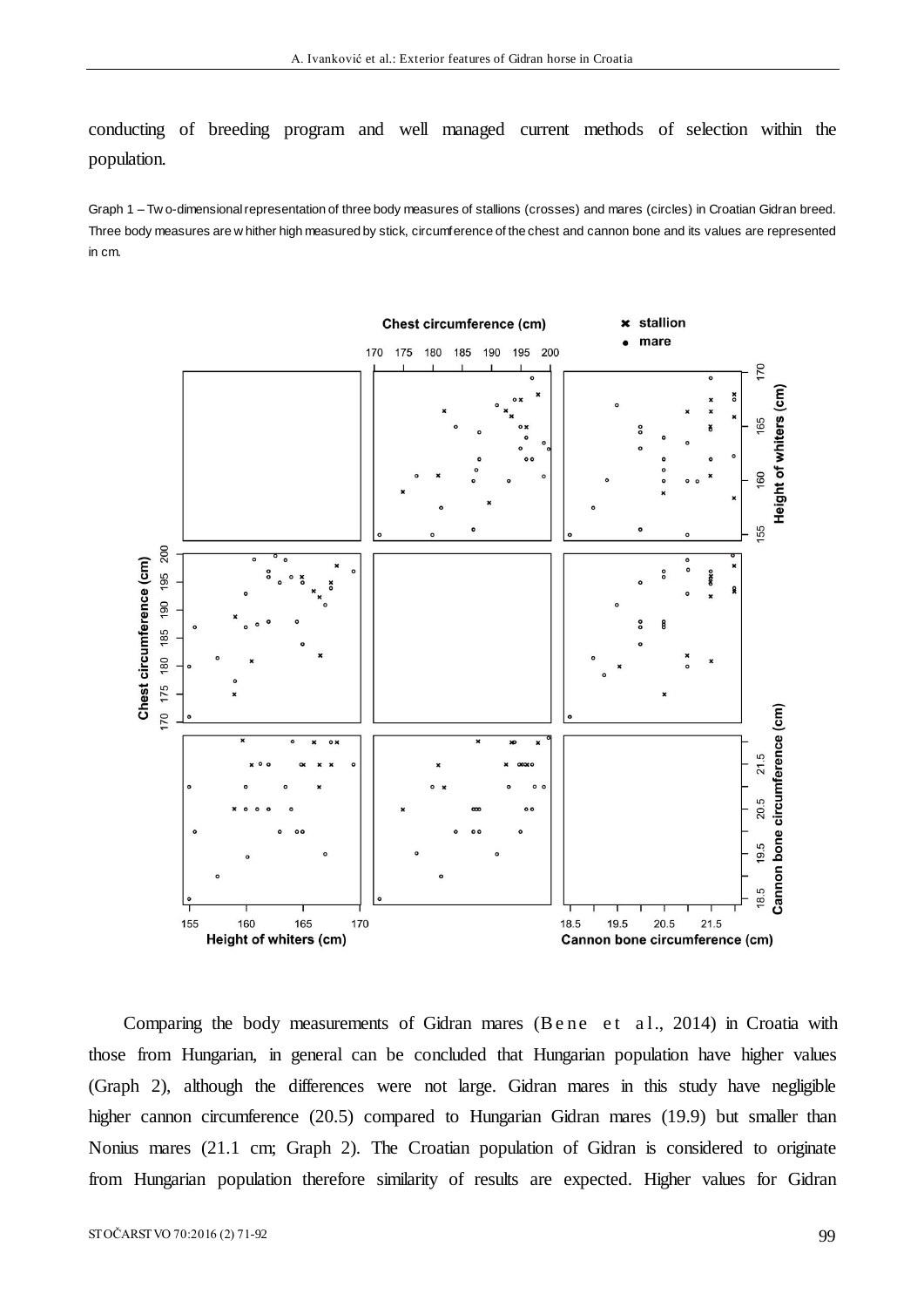mares population is Hungary are results of existence draught and farm horses in the past, followed by directed selection of the breed mainly toward using it for riding and by 1900's an elegant, though hussar horse with excellent abilities has been formed (Jónás et al., 2006).





There were meaningful differences considering variance for some body traits, e.g. chest circumference (48.16 mares; 71.86 stallions) and body length (21.32 mares; 51.01 stallions; Table 2). One of the reasons could be lower reported heritability values between 0.26 to 0.35 for chest circumference (D r uml et al., 2008; Zechner et al., 2011; Çilek, 2012). Chest circumference is correlated with breeding management (i.e. feeding, environmental and housing condition, care, training, etc.), therefore heritability is considered to have less influence thus variation of these traits will be bigger. Results presented in this study are based on a rather small number of individuals, namely the whole Gidran population in Croatia is consisted from 66 individuals of which only 50 is considered to be reproductive effective  $(CAA, 2016)$ , the results should be therefore treated with the caution. Therefore, large variability for body length within investigated breed should be considered from this aspect.

When body measures were put in relations, physical indices were obtained which provide more detailed information about horse conformation which is represented in Table 3.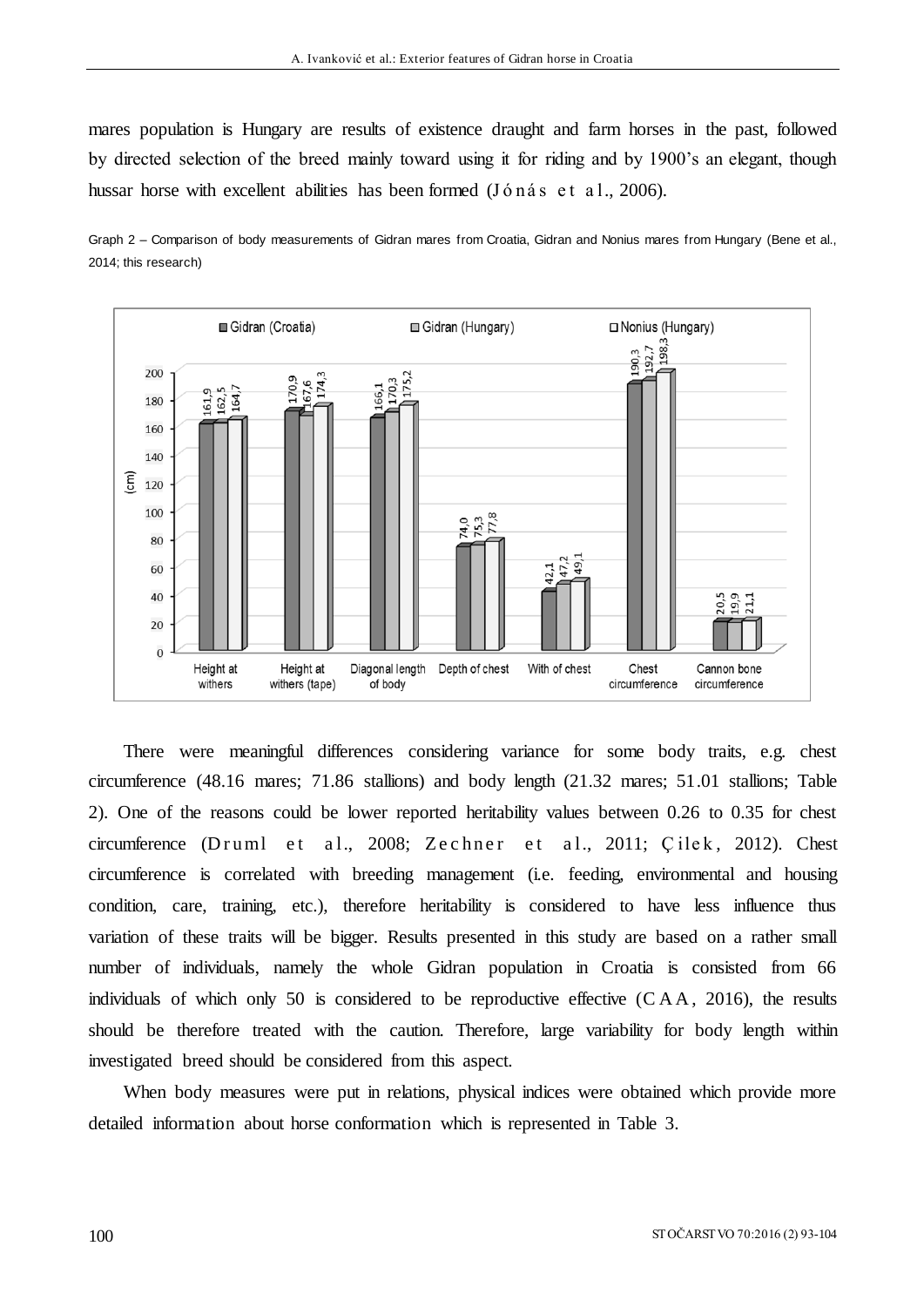| Index                        | Stallions $(n = 9)$ | Mares ( $n = 22$ )   |  |  |
|------------------------------|---------------------|----------------------|--|--|
|                              | $\bar{X} \pm s.d.$  | $\bar{X}$ $\pm$ s.d. |  |  |
| Quadratic index (QI)         | $101.4 \pm 2.63$    | $99.2 \pm 2.50$      |  |  |
| Body index (BI)              | $87.9 \pm 2.27$     | $87.8 \pm 2.28$      |  |  |
| Overbuilt index (OI)         | $95.9 \pm 1.76$     | $98.2 \pm 2.42$      |  |  |
| Format index (FI)            | $101.3 \pm 2.97$    | $103.2 \pm 2.28$     |  |  |
| Depth chest index (DCI)      | $45.6 \pm 1.65$     | $45.7 \pm 1.40$      |  |  |
| Width chest index (WCI)      | $54.1 \pm 4.55$     | $56.9 \pm 3.12$      |  |  |
| Conformation index (CI)      | $2.2 \pm 0.16$      | $2.2 \pm 0.15$       |  |  |
| Caliber index                | $151.1 \pm 8.22$    | $149.1 \pm 9.95$     |  |  |
| Dactylo-thoracic index (DTI) | $11.4 \pm 0.33$     | $10.8 \pm 0.34$      |  |  |
| Tare index 1 (trot. gallop)  | $126.9 \pm 9.96$    | $127.0 \pm 9.09$     |  |  |
| Tare index 2 (walk)          | $215.4 \pm 16.91$   | $215.5 \pm 15.41$    |  |  |
| Live weight index (LWI) (kg) | $541 \pm 62.78$     | $546 \pm 64.21$      |  |  |

Table 3 – Body measure indices of 31 animals of Gidran population in Croatia

n – number of individuals;  $X$  – average value; s.d. – standard deviation

The results obtained showed that the Gidran horses are well proportioned with almost equal withers high and body length, eumetric or medium horses (350≤LWI≤550 kg) with tendency to large (hypermetiric) horses. Body index of stallions and mares was almost identical, 87.9 vs. 87.8, and describes them as mediline animals not specifically convenient for speed or traction. This is in agreement with the breeding goal of Gidrans in the past, since selection was directed to form multipurpose – warhorse, durable, and muscle-bound with great ability of movements (Jónás et a l., 2006). Thus, body index and quadratic index are useful parameters for assessment functionality and the balance of the horse. Compared to mares stallions have a slightly higher caliber (151.1 vs. 149.1) and dactylo-thoracic index (11.4 vs. 10.8) but the differences were not significant. Caliber index put Croatian Gidran population in multipurpose type of horses such as Gidran and Nonius population from Hungary (Bene et al., 2014). Horses with good predisposition to carry heavy loads have higher caliber index like Noriker (CI = 190) from Austria (D r uml et al., 2008). Dactylothoracic index in this research classifies stallions and mares as eumetric or intermediate (10.5≤DTI≤11.5) animals what indicates a good development of thorax. Thorax should be well developed, wide and deep because it is associated with lung and heart capacity. This was confirmed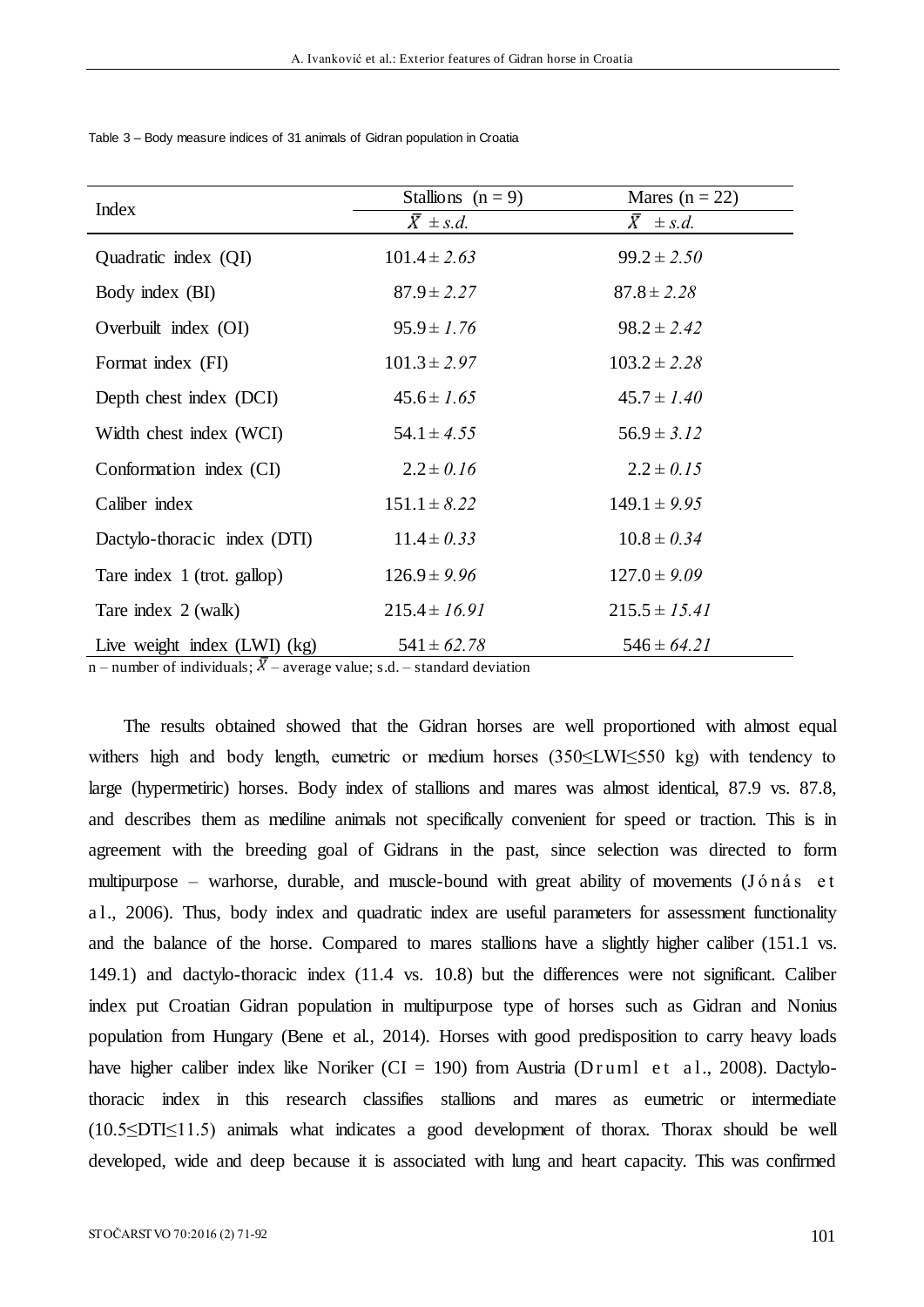with the higher conformation index of 2.2 for both genders in this study. Bene et al.  $(2014)$ report higher values of conformation index of 2.3 for Gidran and Thoroughbred mares and 2.4 for Nonius mares. Working indices for stallions and mares in this study do not differ significantly, meaning that both can carry 127 kg weight at trot or gallop or 215 kg at walking pace. M c M a nus e t a l. (2008) for Pantaneiro horse reported lower values of 105 kg and 180 kg.

Table 4 – Correlation coefficients of Gidran population in Croatia w ith significance level. Correlation higher than 0.50 are bolded.

|                 | $WH^T$         | <b>BH</b> | <b>RH</b>  | <b>BL</b>             | CC         | C <sub>b</sub> C | CD                       | CW        | RL        |
|-----------------|----------------|-----------|------------|-----------------------|------------|------------------|--------------------------|-----------|-----------|
| WH <sup>S</sup> | $0.935***$     | $0.638**$ | $0.555***$ | $0.637***$ $0.579***$ |            | $0.459**$        | $0.608**$                | 0.056     | 0.155     |
| $WH^{T}$        | $\overline{a}$ | $0.587**$ | $0.564**$  | $0.815***$            | $0.788***$ | $0.530**$        | $0.744**$                | 0.262     | 0.294     |
| <b>BH</b>       |                |           | $0.835***$ | $0.434*$              | 0.225      | 0.118            | $0.419*$                 | $-0.012$  | 0.273     |
| <b>RH</b>       |                |           |            | $0.545***$            | 0.306      | $-0.001$         | 0.326                    | 0.161     | $0.515**$ |
| <b>BL</b>       |                |           |            |                       | $0.784**$  | $0.411*$         | $0.692**$                | $0.463**$ | $0.479**$ |
| CC              |                |           |            |                       |            | $0.597**$        | $0.835***$               | $0.671**$ | 0.321     |
| CbC             |                |           |            |                       |            |                  | $0.570**$                | 0.278     | $-0.061$  |
| <b>CW</b>       |                |           |            |                       |            |                  | $\overline{\phantom{a}}$ | 0.314     | 0.222     |
| RL              |                |           |            |                       |            |                  |                          |           | $0.407*$  |

\*\* P<0.01; \*P<0.05; height at withers measured with stick (WH<sup>S</sup> ); high at withers (WH<sup>T</sup>); height of back (BH); height of rump (RH); length of body (BL); chest circumference (CC); cannon bone circumference (CbC); depth of chest (CD); width of chest (CW); length of rump (RL)

The correlation coefficients between studied morphometric traits are given in Table 4. As expected, the highest correlation was between  $WH^S$  and  $WH^T$  measures. In this study three correlations have negligible negative values without significant meaning. The correlation coefficient ranged from 0.056 (CW/WH<sup>S</sup>) to 0.835 (RH/BH and CD/CC). Strong association and significant correlation (P<0.05 and P<0.01) between variable pairs WH and [BH, RH, BL, CC, CbC, CD], CC and [BL, CD] and CD and CbC were evident. Conversely, the CW and RL dimensions show a weak to moderate association to other body measurements, except for 0.671 (CW/CC) and 0.515 (RL/RH). Compared to results from this research lower correlation values for majority of measurements reported Takaendengan et al. (2011) for Minahasa Horse and B e ne e t a l. (2014) for combination of warmblood and coldblood breeds.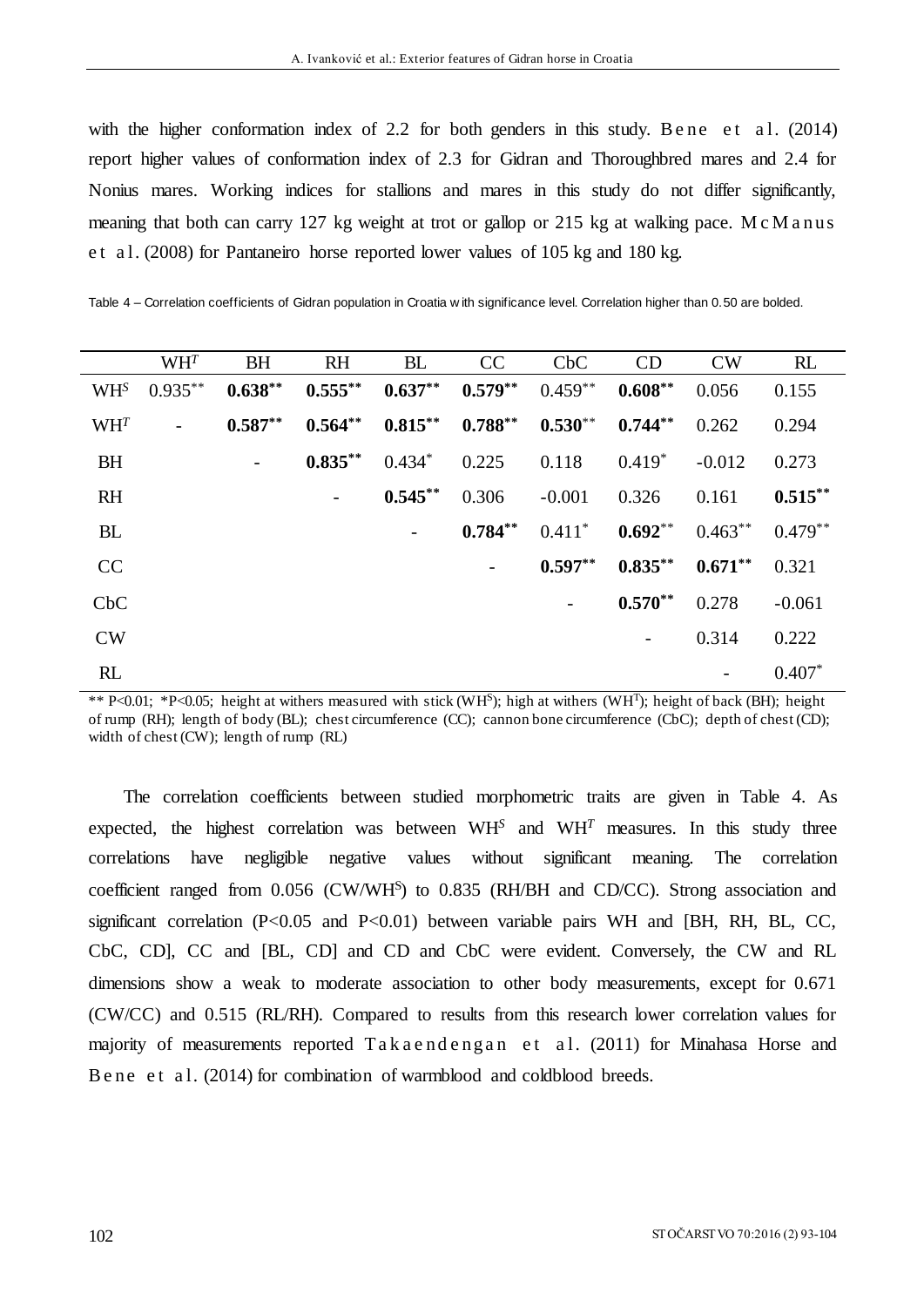# *Conclusion*

Morphological data from this research indicate that population of Gidran horse from Croatia is well proportioned and compact breed, with good thoracic development and classified as mediline, not especially convenient for speed or traction. These indices make Gidran as versatile horse, on one hand an excellent sports horse (e.g. eventing, show jumping, dressage, and endurance) and on other hand, outstanding attractive horse in cultural manifestation and recreation. Population of Gidran horses in Croatia have homogeneous phenotype indicating that conducting of breeding program and selection for these indices was successful. From genealogical aspect, population of Gidran horses in Croatia is similar to those in Hungary. In order to maintain specified standards for phenotype traits and to preserve sporting performance the implementation of the breeding program should be continued, planned mating must be carefully carried out, and if necessary, exchange of genetic material (live animals, semen) should involve breeders of Gidran from neighbouring countries, i.e. Hungary.

### *Acknowledgement*

Hereby we would like to thank the Croatian breeders association of Gidran horses (HUGK) for their kindness and help in survey of body measurements. This research is part of the project "Reaffirmation programme of Gidran horse in Republic of Croatia" which is financed by the City of Bjelovar.

#### **REFERENCES**

- 1. Croatian Agriculture Agency (CAA, 2016): Annual report. Horse breeding. Križevci.
- 2. B e n e , S . , B . S . K e c s k é s , J . P . P o l g á r (2014): Comparison of live w eight and body measurements of adult brood mares from different genotypes in Hungary. Journal of Central European Agriculture, 15 (2): 1-11.
- 3. B o k o r , Á . (2011): Sport horse breeding. Kaposvár University. Hungary.
- 4. Cabral G.C., F.Q. de Almeida, C.R. Quirino, P.C.N. de Azevedo, L.F. Batista Pinto, E . M . S a n t o s (2004): Morphometric evaluation of Mangalarga Marchador horse: conformation index and body proportions. Revista Brasileira de Zootecnia, 33: 1798–1805.
- 5. Ç i l e k S . (2012): Heritability parameters for some body measurements in Turkish Arabian foals. Iranian Journal of Veterinary Research, 13, No. 4, Ser. No. 41: 323-329.
- 6. Druml, T., R. Baumung, J. Solkner (2008): Morphological analysis and effect of selection for conformation in the Noriker draught horse population. Livestock Science, 115: 118-128.
- 7. F A O (2015): The second report on the state of the w orld's animal genetic resources for food and agriculture. Rome. Italy.